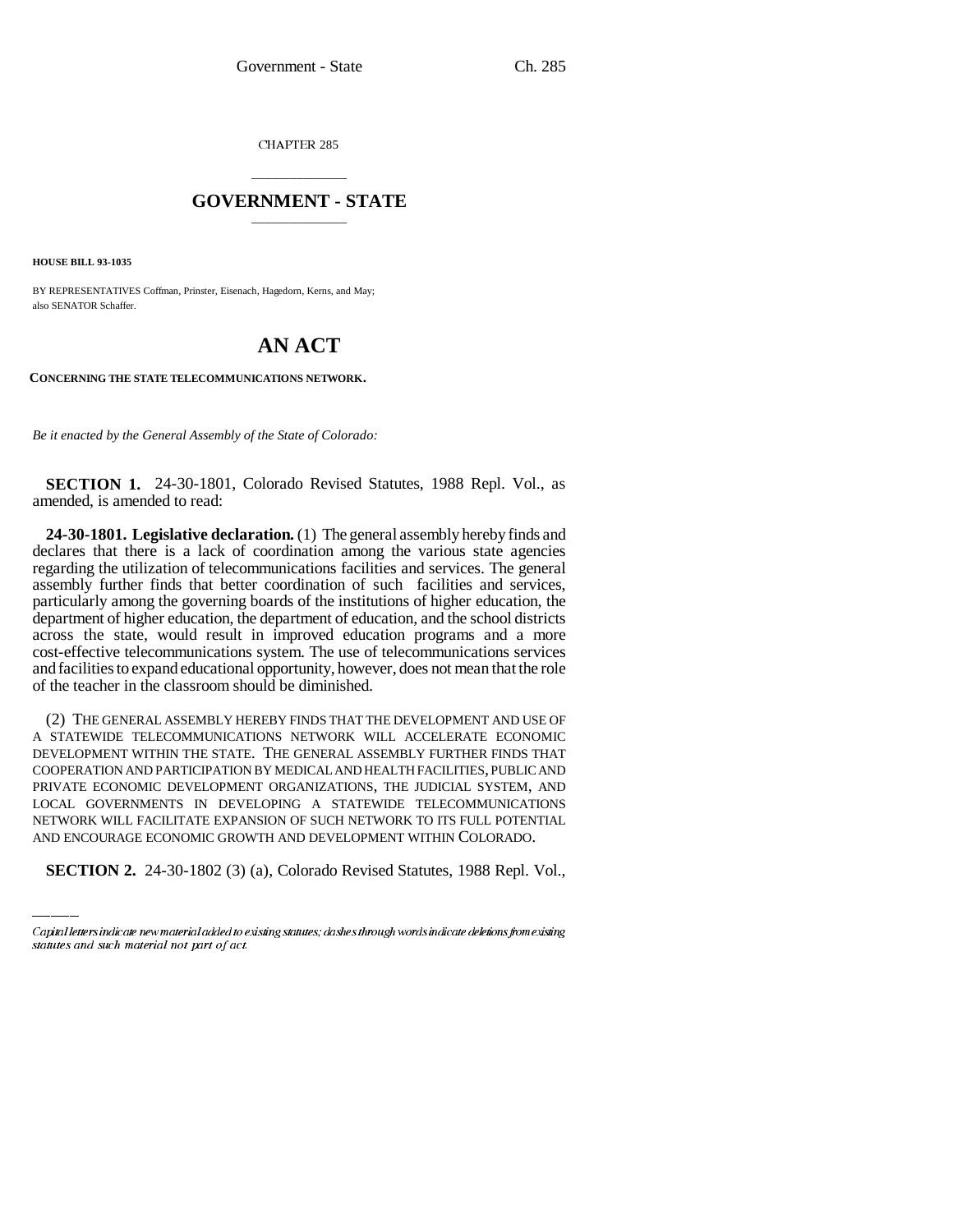as amended, is amended to read:

**24-30-1802. Advisory commission on telecommunications.** (3) (a) This section is repealed, effective July 1, 1994 1995.

**SECTION 3.** Part 18 of article 30 of title 24, Colorado Revised Statutes, 1988 Repl. Vol., as amended, is amended BY THE ADDITION OF THE FOLLOWING NEW SECTIONS to read:

**24-30-1801.5. Definitions.** AS USED IN THIS PART 18, UNLESS THE CONTEXT OTHERWISE REQUIRES:

(1) "INFORMATION INFRASTRUCTURE" MEANS ALL SERVICES OFFERED TO THE PUBLIC, EITHER FREE OR AT A SET PRICE, WHICH EMPLOY THE STATEWIDE TELECOMMUNICATIONS INFRASTRUCTURE TO PROVIDE, FOR THE BENEFIT OF THE PUBLIC OR PRIVATE SECTOR, TEXT, VIDEO, IMAGE, SOUND, OR DATA.

(2) "STATEWIDE TELECOMMUNICATIONS INFRASTRUCTURE" AND "TELECOMMUNICATIONS INFRASTRUCTURE" MEAN REGULATED TELECOMMUNICATIONS SERVICES, EMERGING COMPETITIVE TELECOMMUNICATIONS SERVICES, AND SERVICES, PRODUCTS, AND PROVIDERS WHICH ARE EXEMPT FROM REGULATION, AS PROVIDED IN ARTICLE 15 OF TITLE 40, C.R.S., AND TELECOMMUNICATIONS FACILITIES AND CAPABILITIES OWNED OR OPERATED BY THE STATE.

**24-30-1805. Demonstration project.** NO LATER THAN DECEMBER 31, 1994, THE TELECOMMUNICATIONS ADVISORY COMMISSION MAY COORDINATE A PROJECT WHICH SHALL DEMONSTRATE THE CAPABILITIES OF THE STATEWIDE TELECOMMUNICATIONS NETWORK. SUCH PROJECT SHALL INVOLVE, BUT SHALL NOT BE LIMITED TO, INSTITUTIONS OF HIGHER EDUCATION, ELEMENTARY AND SECONDARY SCHOOLS FROM ANY COLORADO SCHOOL DISTRICT, THE JUDICIAL SYSTEM, AND STATE AGENCIES WHICH CHOOSE TO PARTICIPATE IN SUCH PROJECT. SUCH PROJECT SHALL BE FUNDED BY MONEYS CONTRIBUTED BY PARTICIPATING INSTITUTIONS OF HIGHER EDUCATION, SCHOOL DISTRICTS, AND STATE AGENCIES OR BY PRIVATE INDIVIDUALS OR CORPORATIONS. MONEYS CONTRIBUTED BY A STATE AGENCY OR A COLORADO INSTITUTION OF HIGHER EDUCATION SHALL BE ABSORBED WITHIN THE CURRENT FISCAL YEAR APPROPRIATION OF THE STATE AGENCY OR INSTITUTION OF HIGHER EDUCATION.

**24-30-1806. Policy recommendations.** THE ADVISORY COMMISSION APPOINTED PURSUANT TO SECTION 24-30-1802 SHALL IDENTIFY ISSUES AND RECOMMEND POLICY OPTIONS FOR THE GENERAL ASSEMBLY CONCERNING COLORADO'S TELECOMMUNICATIONS INFRASTRUCTURE AND INFORMATION INFRASTRUCTURE AND PERIODICALLY PUBLISH A REPORT OF ITS FINDINGS. SUCH REPORT SHALL INCLUDE RECOMMENDATIONS BY THE COMMISSION FOR ACCELERATING THE USE OF EXISTING TELECOMMUNICATIONS INFRASTRUCTURE FOR DISTANCE LEARNING ACTIVITIES AND RECOMMENDATIONS FOR USE BETWEEN CORRECTIONAL INSTITUTIONS AND DISTRICT COURTS AND STATE MENTAL HEALTH INSTITUTIONS AND THE DISTRICT COURT SYSTEM. IN DEVELOPING POLICY OPTIONS, THE COMMISSION SHALL SOLICIT COMMENT FROM THE PUBLIC AND PRIVATE SECTORS, INCLUDING, BUT NOT LIMITED TO, PROVIDERS AND USERS OF TELECOMMUNICATIONS AND INFORMATION TECHNOLOGY AND THE PUBLIC UTILITIES COMMISSION. THE COMMISSION SHALL PUBLISH ITS FIRST INFRASTRUCTURE